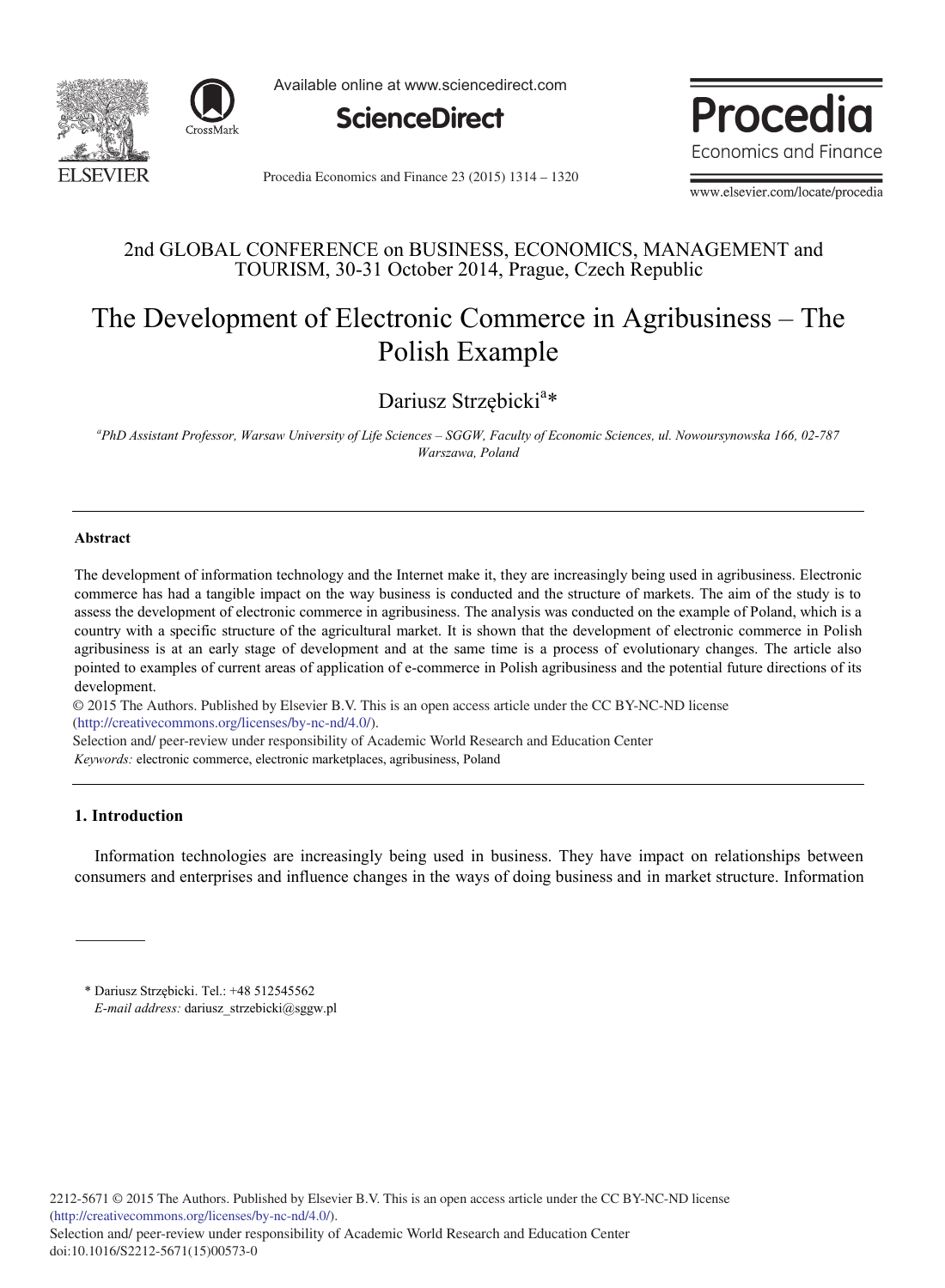technologies enable many companies to achieve competitive advantage over their competitors by cutting costs, and entering new markets.

These changes also apply to agribusiness, which in many countries is an important sector of the economy. Agribusiness is also an important sector of Polish economy, a country that after the period of economic transition, in 2004 became a member of European Union.

An important part of information technologies used in enterprises is represented by electronic commerce. The aim of the paper is to assess the level of electronic commerce use in Polish agribusiness and possible directions of its future development. The analysis is based on qualitative content analysis of agribusiness websites and quantitative data of statistical institutions like Eurostat and Polish Main Statistical Office (GUS). Some examples of electronic commerce usage in the world and in Poland come from existing literature on the subject.

#### **2. The development of electronic commerce as a complex and evolutionary phenomenon**

Zwass (1998) defines electronic commerce as the sharing of business information, maintaining of business relationships and conducting business transactions by means of telecommunication media. The main types of electronic commerce transactions are Business-to-Business and Business-to-Consumer transactions. There are significant differences between these two types of transactions. B2B transactions are of larger volume and value, higher risks, less buyers, and different way of making purchasing decisions comparing to B2C transactions. B2B transactions are also prevailing in agribusiness as they are conducted between enterprises representing successive levels of agri-food chain.

With the bursting of Internet bubble in the late nineties of the XX century, practitioners and researchers began to look at e-commerce as an evolutionary phenomenon rather than revolutionary changes. It turned out that investing in e-business undertakings should be more cautious. However, it is commonly believed that the Internet has a great potential to improve the operations of companies and entire markets. The electronic flow of information makes the processes in enterprises run faster, without errors and automatically without human labor. Internet also helps companies to enter new markets.

The potential of electronic commerce is often considered from the perspective of transaction costs economics. Bakos (1991) distinguishes between two different ways of conducting B2B e-commerce which are the information links, which are mutual investments of the two companies in a solution of electronic communication between them, and the electronic marketplaces, which are represented by inter-organizational information systems that allow the exchange of information between many sellers and many buyers. It is believed that electronic marketplaces are more useful for the implementation of open market transactions, and are less useful for the operation of supply chains. However, electronic marketplaces, along with their development and expansion of services are becoming increasingly useful for supply chain (Christians and Markus 2003). What particularly distinguishes electronic marketplaces from the information links is the ease of comparison of suppliers and buyers, ease of changing suppliers and buyers, and enabling access to price information. With the development of information technology ecommerce should rather evolve from information links towards electronic marketplaces (Malone et al., 1987). Electronic marketplaces have the potential to reduce market transaction costs (e.g. costs of searching for suppliers and buyers, costs of negotiation, costs of contracting and contract enforcement), they reduce the information asymmetry between the transaction parties and contribute to efficient price discovery (Xiaoping et.al., 2009). Therefore, their development may be beneficial for businesses and economies.

Adoption of information technology in enterprises is a complex issue and may depend on various factors. Thatcher et al. (2006) classified the factors of adoption of IT into two groups: intra-organizational factors (e.g. organizational readiness, size of the organization, top management support, consistency with the company's business strategy), and extra-organizational factors (e. g. industrial, governmental, cultural).

The importance and role of electronic commerce may be particularly evident in international markets because the Internet is a global medium and reduces the barriers of distance. However, the benefits of the electronic international trade may relate primarily to the companies from developed countries, as companies from developing countries barely overcome barriers and transaction costs associated with entering the markets, and electronic commerce only helps them to reduce search costs, which is insufficient to sell goods abroad (Pare, 2003).